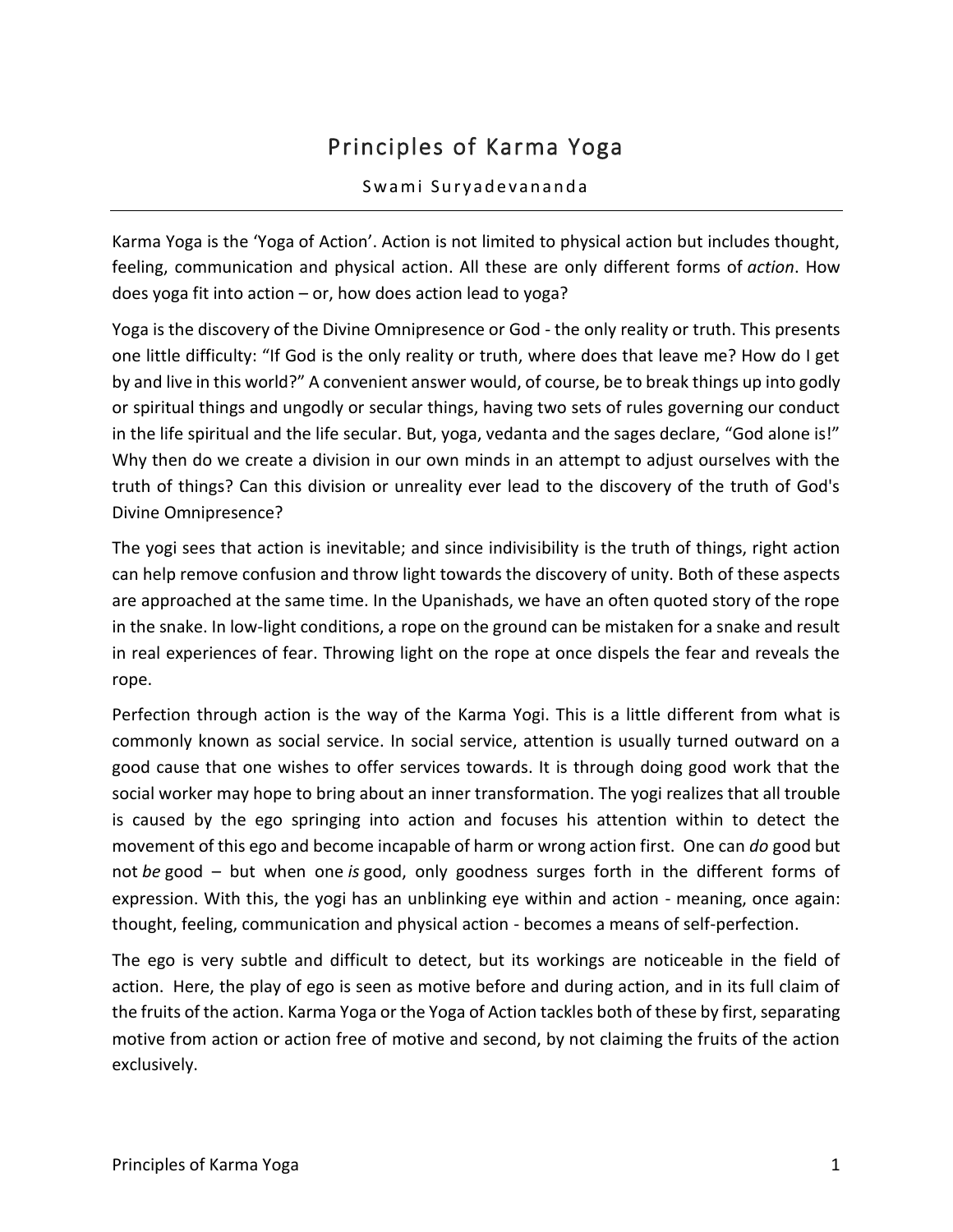### 1. Separating Motive from Action

Selfishness inserts itself as a precursor to action by motives. Various justifications are used and are seen as quite acceptable and often, even laudable. Whatever be the justification, motive requires this little 'I' before all else that is added on. Is it possible to look at each situation and do what needs to be done without the interference of motive – just because it needs to be done? Something needs to be done – do it and with all enthusiasm and attention.

It may be felt that motive can goad action and perhaps get more done, but it really works the other way around. Whenever there is motive, there is this little 'I' that insists on examining everything to see if it suits it and its agendas in some way. This thwarts effort, and though one feels strongly about doing something, the effort can be abandoned midstream or not started at all. The presence of motive is the presence of the entire weight of the ego – all at once or unnoticed gradually. So, what could have been seen as perhaps helpful, very soon asserts full control and all the noble and magnanimous initial thoughts are exhausted. When this cycle repeats itself a few times, one becomes hesitant and incapable of doing things, of changing things. The yogi sees this clearly, and intent on ridding himself of all inner turmoil, tackles the ego by focusing on motives – its ambassador.

Motives require attachment in some form; attachments stem from desires and desires are rooted in the ego. Masking the motives with noble thoughts does not change these dynamics, as motives are not only rooted in the ego, they *are* the ego at work.

It is neither easy nor difficult to rid oneself of motives and thin the ego; it all depends on our evaluation of the usefulness or uselessness of the ego and its working in the field of action called motive. If you clearly see the harm the ego does by inserting motive ('what about me, what about my ...') in all that we do, including in our relationships, change becomes easier. The danger seen in anything gives the necessary strength for its avoidance or overcoming. Here lies the key change! – *one must see the danger in staying the course*.

If you have to drive somewhere on a stormy day, you are extra alert because you recognize the danger of not being alert in hazardous conditions, and so extra energy is released to you for the danger felt. The release of deeper sources of energy works on this principle – it is always demand and supply and never the other way around. This demand cannot be an intellectual demand, it has to be something tangible that is felt and at the same time, the need to avoid the danger or overcome it. This double principle of clearly seeing the danger and a whole-souled feeling to avoid or overcome it will release the requisite energy for the task.

The energy released is psychic energy and it turns upon itself in the mind to watch motive right when it rises. Situations arise and we can freely do what needs to be done; and all the while the ongoing inner vigilance itself does not allow the interference of the ego as motive. There is no suppression here at all – unrelenting vigilance watches the rise and subsequent fall of the ego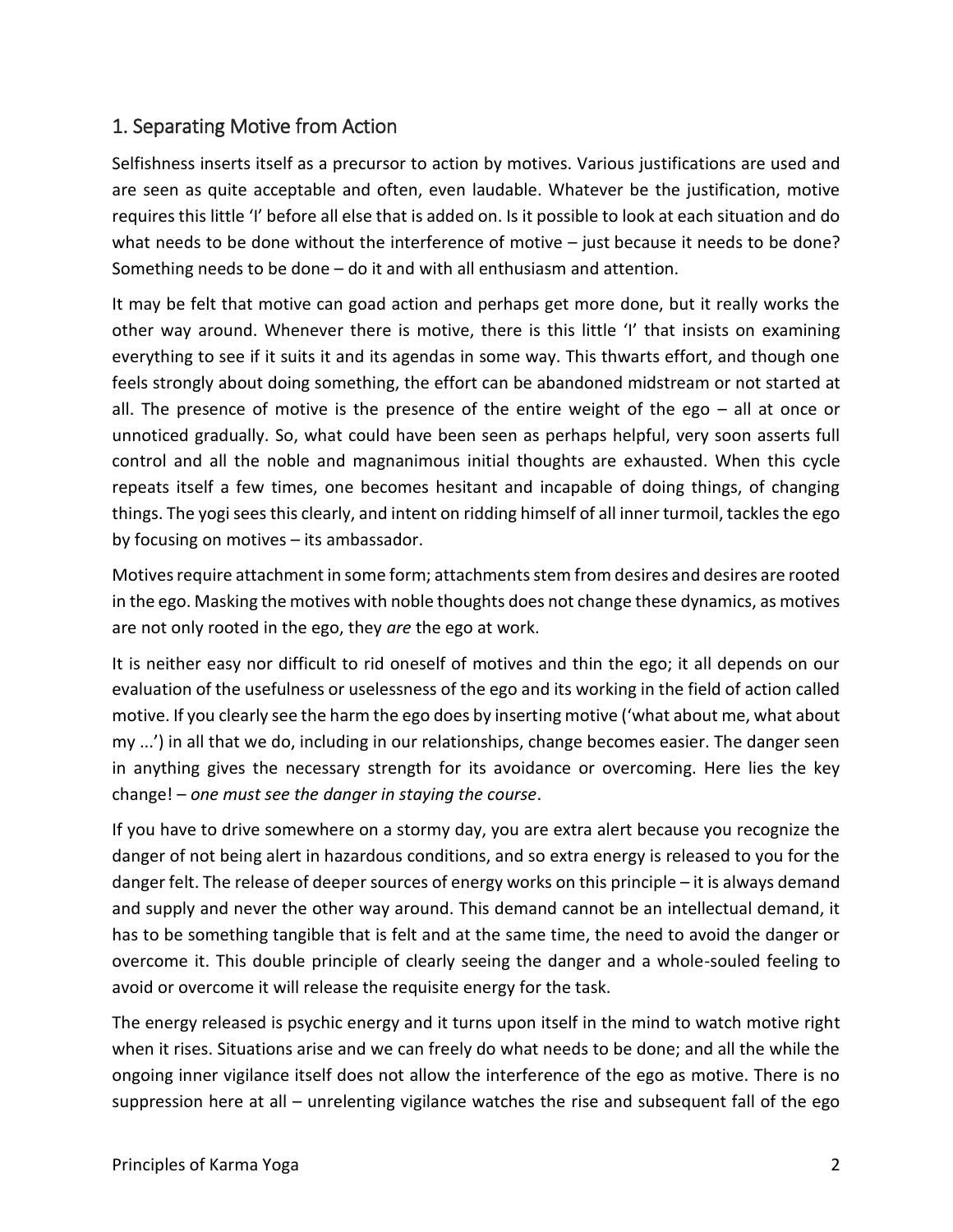just like the rise and fall of waves, watched by the ocean. The watching is subjective, and since there cannot be two subjects at the same time, keeps by its own nature the rise of ego's waves as the observed or objective.

For vigilance to work, it cannot be selective, it has to be always on, always working or it does not work. Vigilance is not an 'on demand' function *per se*; it has to be unrelenting or eternal. Gradually, the feeling of subjectivity transfers from the rise and fall of ego's moods to a steady, impartial and ongoing awareness – and this is a tremendous step in the thinning of the ego.

## 2. Separating Thought from Consciousness

Continual action with motive thins the mind, as it does not require memory for interpretation of anything. The only memory used is mechanical memory or data, dynamic memory or interpretive memory, and is gradually exhausted by disuse. Interpretive memory is conditioning or habit which is always in the past.

The present is always fresh, new and the unconditioned intelligence begins to respond when memory is not used. The need to know without memory awakens the inner intelligence, so to say (it has never been asleep but dormant, since unused) and the yogi continues to do what needs to be done, free of motive.

Memory or the conditioned mind gets lighter, thinner, as vigilance does not allow the past to interfere with the present. This lighter mind takes to meditation naturally as all mental distractions are the interference of memory only.

# 3. Self-Inquiry

Now the Karma Yogi's practices merge with the other yogas in the mainstream of meditation. He has always been meditating, but as thought is separated from consciousness, the flow of attention can be turned upon itself in self-inquiry.

Action is the Karma Yogi's way of self-purification, thinning the mind, and he sees this as a winwin situation which is most useful to him and others at the same time. He has energy, talent, ability and uses it constructively. Energy that was running in wrong channels is recycled and made to run right, and this benefits others at the same time.

### Closing Thoughts

All yogas have different approaches to suit different people. These differences are only in the particular emphasis for self-purification. Anything ignored will become the Achilles heel or softspot when challenges arise. A blend of the other yogas is recommended to keep the spirit in spiritual practice and have all-round growth.